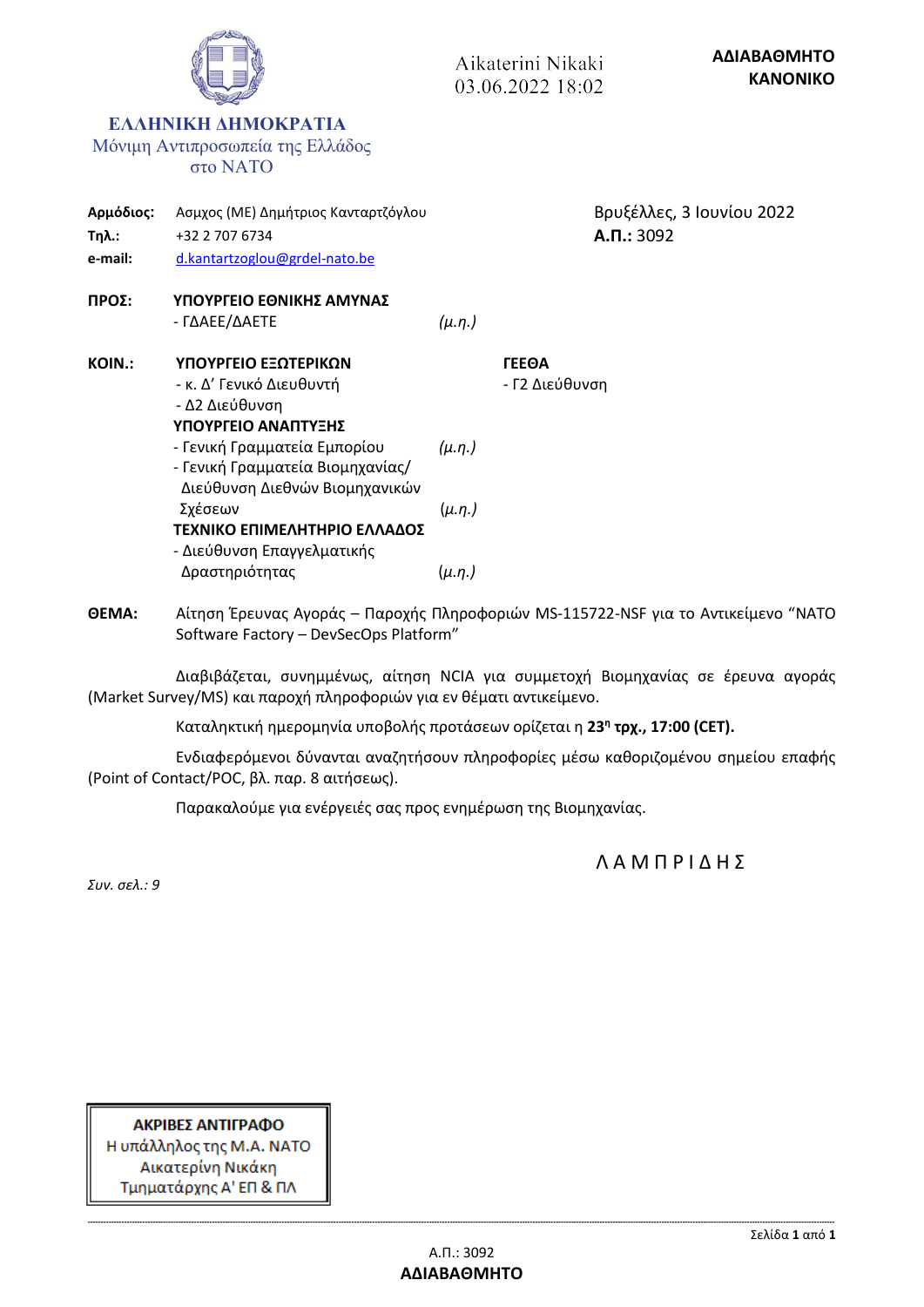

**Acquisition Directorate**

NCIA/ACQ/2022/6810 31 May 2022

# **Market Survey – Request for Information**

**Project "NATO Software Factory – DevSecOps Platform"** 

# **NCI Agency Reference: MS-115722-NSF**

NCI Agency is seeking information from Nations and their Industry regarding available managed services to meet the requirements for a NATO Software Factory DevSecOps platform managed service on the high side.

# **NCI Agency Point of Contact Senior Contracting Officer: Dan Gaertner**

daniel.gaertner@ncia.nato.int

To: Distribution List (Annex A)

Subject: **NCI Agency Market Survey Request for Information MS-115722-NSF**

- 1. The NCI Agency requests the assistance of the Nations and their Industry to identify potential service offerings to meet the requirements for a NATO Software Factory DevSecOps platform managed service on the high side and associated estimated pricing.
- 2. The NCI Agency requests the broadest possible dissemination by the Nations of this Market Survey Request to their qualified and interested industrial base.
- 3. The NCI Agency reference for this Market Survey Request is **MS-115722-NSF**, and all correspondence and submissions concerning this matter should reference this number.



NATO Communications<br>and Information Agency Agence OTAN d'information<br>et de communication Avenue du Bourget 140 1140 Brussels, Belgium www.ncia.nato.int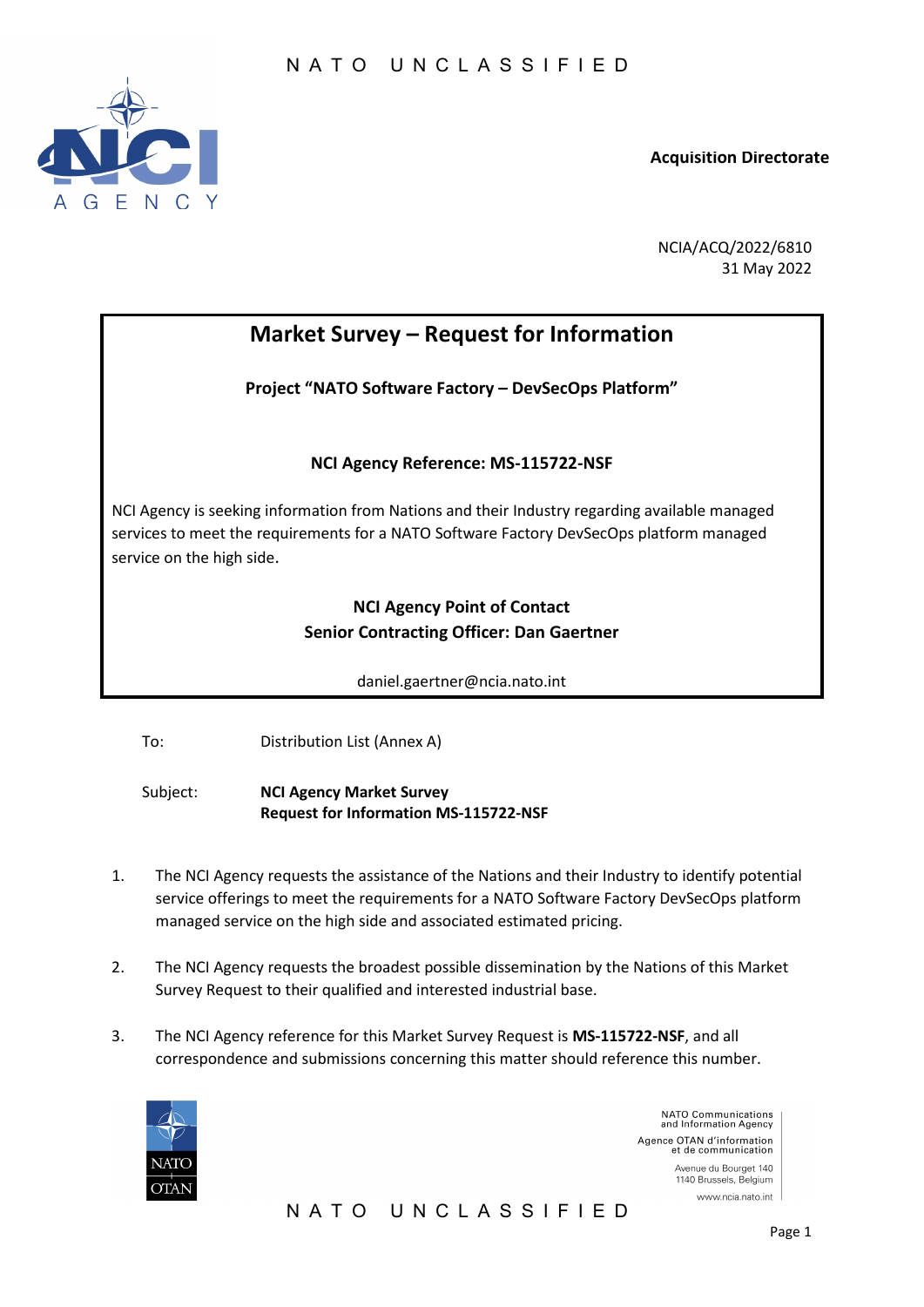# N ATO UNCLASSIFIED

- 4. A summary of the requirements is set forth in Annex B. Respondents are requested to reply via the questionnaire at Annex C. Other supporting information and documentation (technical data sheets, marketing brochures, catalogue price lists, descriptions of existing installations, manuals, etc.) are also desired.
- 5. Responses may be issued to the NCI Agency directly from Nations or from their Industry (to the Point of Contact indicated at Paragraph 8 below). Respondents are invited to carefully review the requirements in Annex B.
- 6. Responses shall in all cases include the name of the firm, telephone number, e-mail address, designated Point of Contact, and a NATO UNCLASSIFIED description of the capability available and its functionalities. This shall include any restrictions (e.g. export controls) for direct procurement of the various capabilities by the NCI Agency. Non-binding product pricing information is also requested as called out in Annex C.
- 7. Responses are requested to be submitted by no later than **Thursday, 23 June 2022, 17h00 (CET)**.
- 8. Please send all responses via email to:

Dan Gaertner NCI Agency, Acquisition [daniel.gaertner@ncia.nato.int](mailto:daniel.gaertner@ncia.nato.int) Reference: MS-115722-NSF

- 9. The Agency may request a demonstration of the described solution. However, given the current global landscape, any demonstration will be delivered via video conferencing tool at the discretion of the Market Survey Respondent. Respondents will be contacted if such a demonstration is desirable to make further arrangements. Respondents are requested to await further instructions after their submissions and are requested not to contact directly any NCI Agency staff other than the POC identified above in Paragraph 8.
- 10. Any response to this request shall be provided on a voluntary basis. Negative responses shall not prejudice or cause the exclusion of companies from any future procurement that may arise from this Market Survey. Responses to this request, and any information provided within the context of this survey, including but not limited to pricing, quantities, capabilities, functionalities and requirements will be considered as information only and will not be construed as binding on NATO for any future acquisition.
- 11. The NCI Agency is not liable for any expenses incurred by firms in conjunction with their responses to this Market Survey and this Survey shall not be regarded as a commitment of any kind concerning future procurement of the items described.

NATO UNCLASSIFIED



NATO Communications<br>and Information Agency Agence OTAN d'information et de communication Avenue du Bourget 140 1140 Brussels, Belgium www.ncia.nato.int

Page 2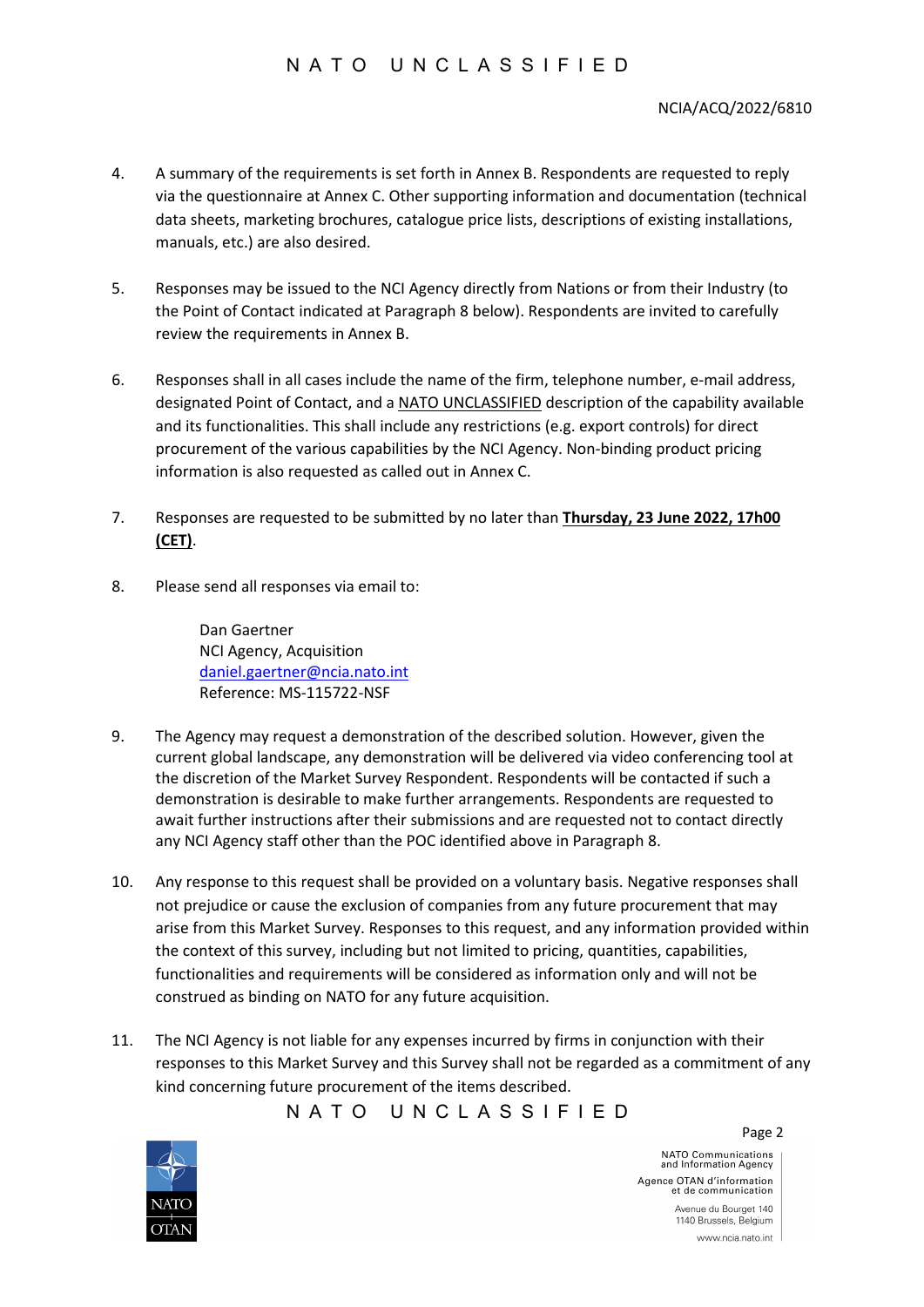# NCIA/ACQ/2022/6810

## 12. Your assistance in this Market Survey request is greatly appreciated.

For the Director of Acquisition:

Daniel K. Gaertner Senior Contracting Officer

Enclosures: Annex A, Distribution List Annex B, Summary of Requirements Annex C, Questionnaire

# NATO UNCLASSIFIED



Page 3

**NATO Communications**<br>and Information Agency Agence OTAN d'information<br>et de communication Avenue du Bourget 140<br>1140 Brussels, Belgium www.ncia.nato.int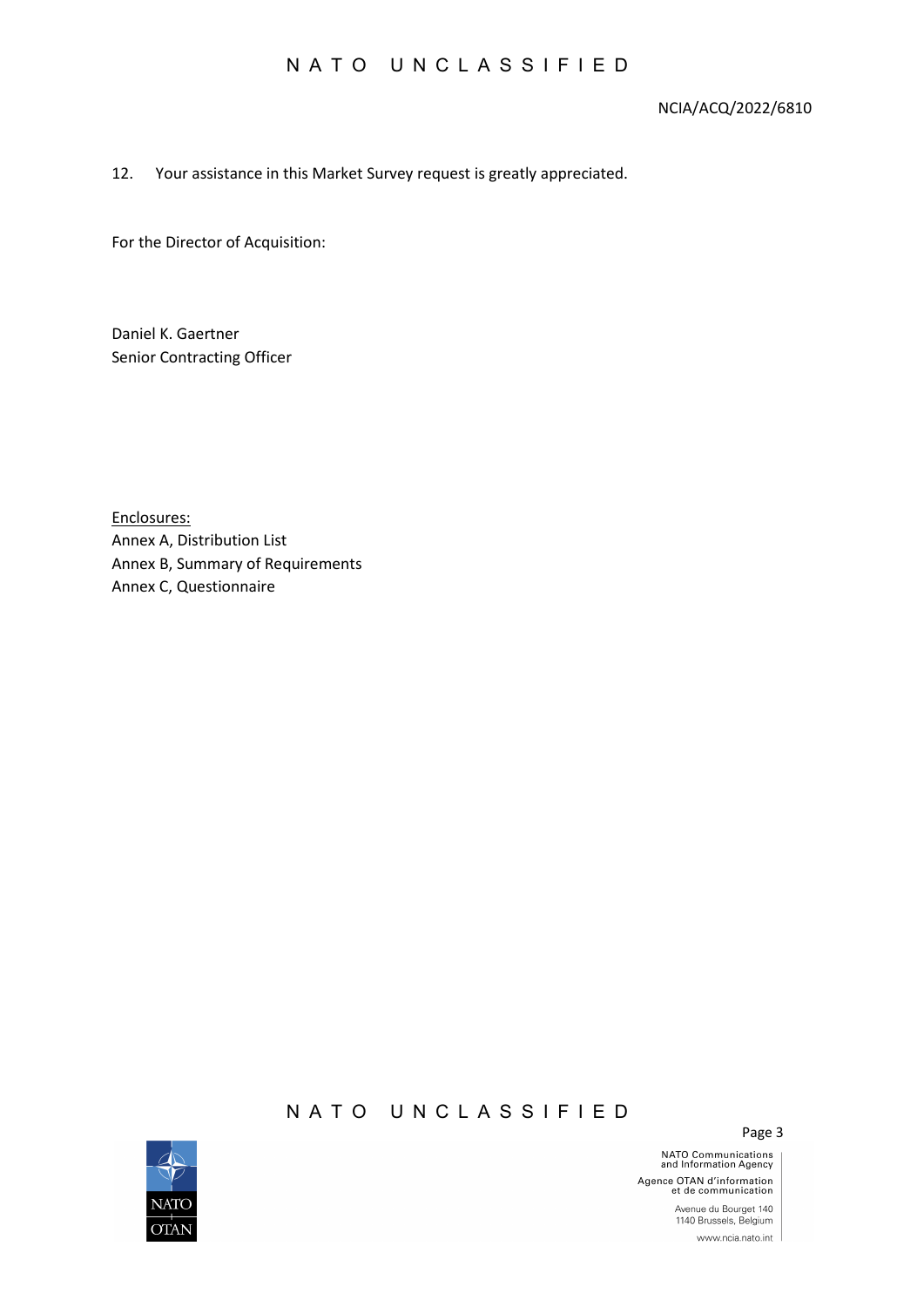ANNEX A to NCIA/ACQ/2022/6810

# **ANNEX A Distribution List for Market Survey**

### **NATO Delegations** (Attn: Investment Adviser)

Albania Belgium Bulgaria Canada Croatia Czech Republic Denmark Estonia France Germany Greece Hungary Iceland Italy Latvia Lithuania Luxembourg Montenegro **Netherlands** North Macedonia Norway Poland Portugal Romania Slovakia Slovenia Spain **Turkey** United Kingdom United States of America

## **Belgian Ministry of Economic Affairs**

**Embassies in Brussels** (Attn: Commercial Attaché) Albania Belgium Bulgaria Canada

Croatia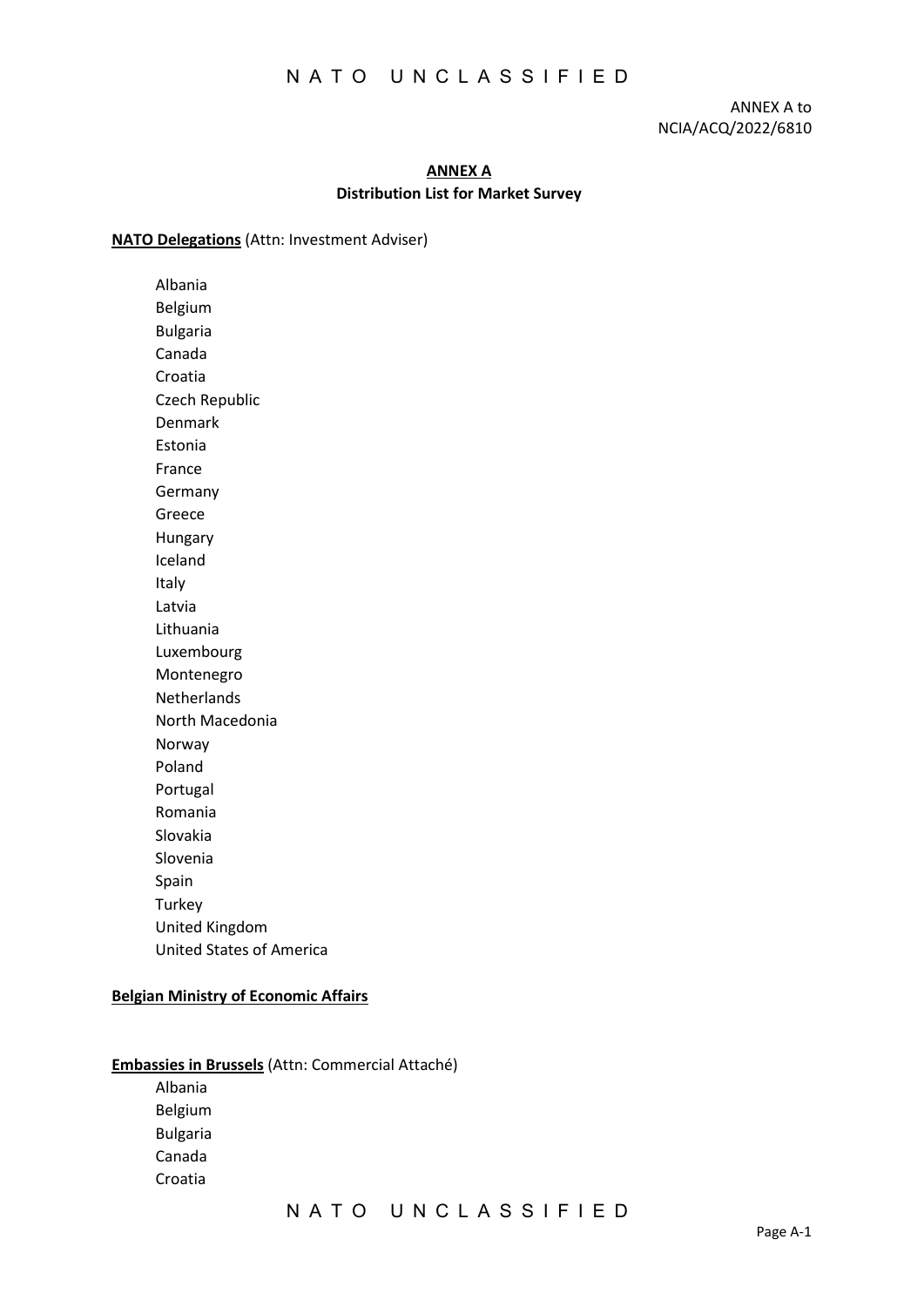ANNEX A to NCIA/ACQ/2022/6810

Czech Republic Denmark Estonia France Germany Greece Hungary Iceland Italy Latvia Lithuania Luxembourg Montenegro Netherlands North Macedonia Norway Poland Portugal Romania Slovakia Slovenia Spain **Turkey** United Kingdom United States of America

## *Distribution for information (Blind to Potential Industrial Suppliers)*:

### **NATEXs**

All NATEXs

# **NCIA**

#### ACQ

 Deputy Chief of Acquisition for Procurement & Policy, Alexandre Vitry Principal Contracting Officer, Gael Craver

### CTO

Chief, Service Engineering and Architecture, Detlef Janezic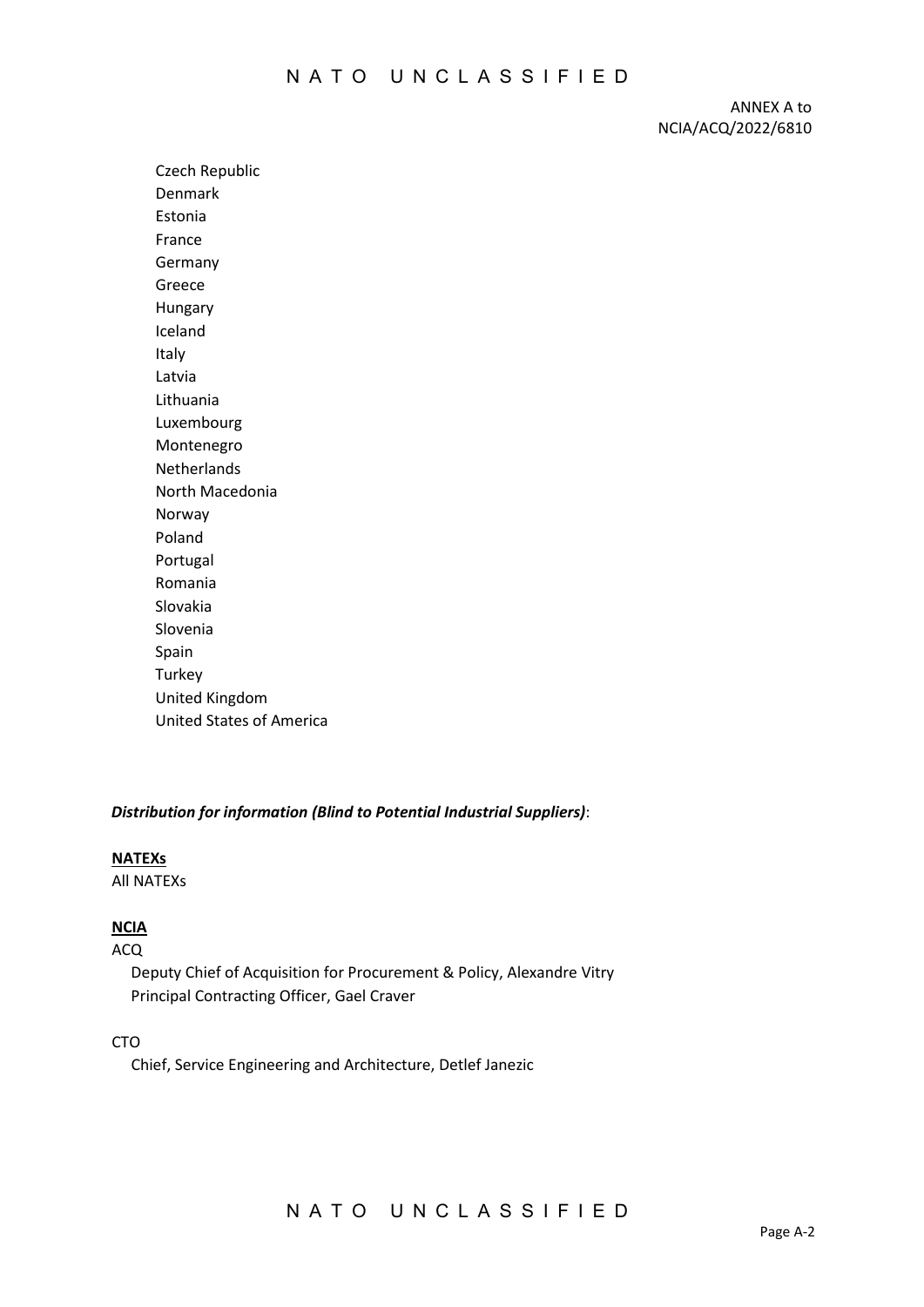# **ANNEX B**

# **Summary of Requirements**

The NCI Agency is performing a market survey in order to identify possible solutions to provide the NATO Software Factory DevSecOps platform on Azure Stack Hub as a managed service.

At this stage, the NCI Agency is willing to evaluate all the available offerings on the market which can provide a technological, robust, capable and cost effective managed service to NATO.

The system design should minimize total system life cycle costs, including its future Operations and Maintenance (O&M).

The high level requirements for the solution are listed below:

| <b>Requirements</b> | <b>Description</b>                                                        | <b>MoSCoW</b> |
|---------------------|---------------------------------------------------------------------------|---------------|
| ID                  |                                                                           |               |
| PCC TECH 01         | Based on Azure Stack                                                      | Must          |
| PCC_TECH_02         | Operate on-premises fully disconnected from internet                      | Must          |
| PCC TECH 03         | The infrastructure is provided via a service contract                     | Must          |
| PCC TECH 04         | Ability to run virtual machines                                           | Must          |
| PCC TECH 05         | Ability to run Kubernetes clusters                                        | Must          |
| PCC TECH 06         | Ability to run PaaS Databases                                             | Must          |
| PCC TECH 07         | Support for storage (container, table, queue)                             | Must          |
| PCC TECH 08         | Integration with Microsoft ADFS                                           | Must          |
| PCC TECH 09         | Ability to deploy all the resources by using infrastructure as code       | Must          |
| PCC_TECH_010        | Ability to interconnect with the current on-premises<br>infrastructure    | Must          |
| PCC TECH 011        | Support for graphics processing unit (GPU)                                | Must          |
| PCC TECH 012        | Ability to export logging and auditing data to third-party SIEM<br>system | Must          |
| PCC TECH 013        | Administrative visibility (web-based) on platform health                  | Must          |
| PCC TECH 014        | <b>Responsive Technical Support</b>                                       | Must          |

Note: The hardware (CPU/GPU, memory, storage) requirements should be considered variables of the solution.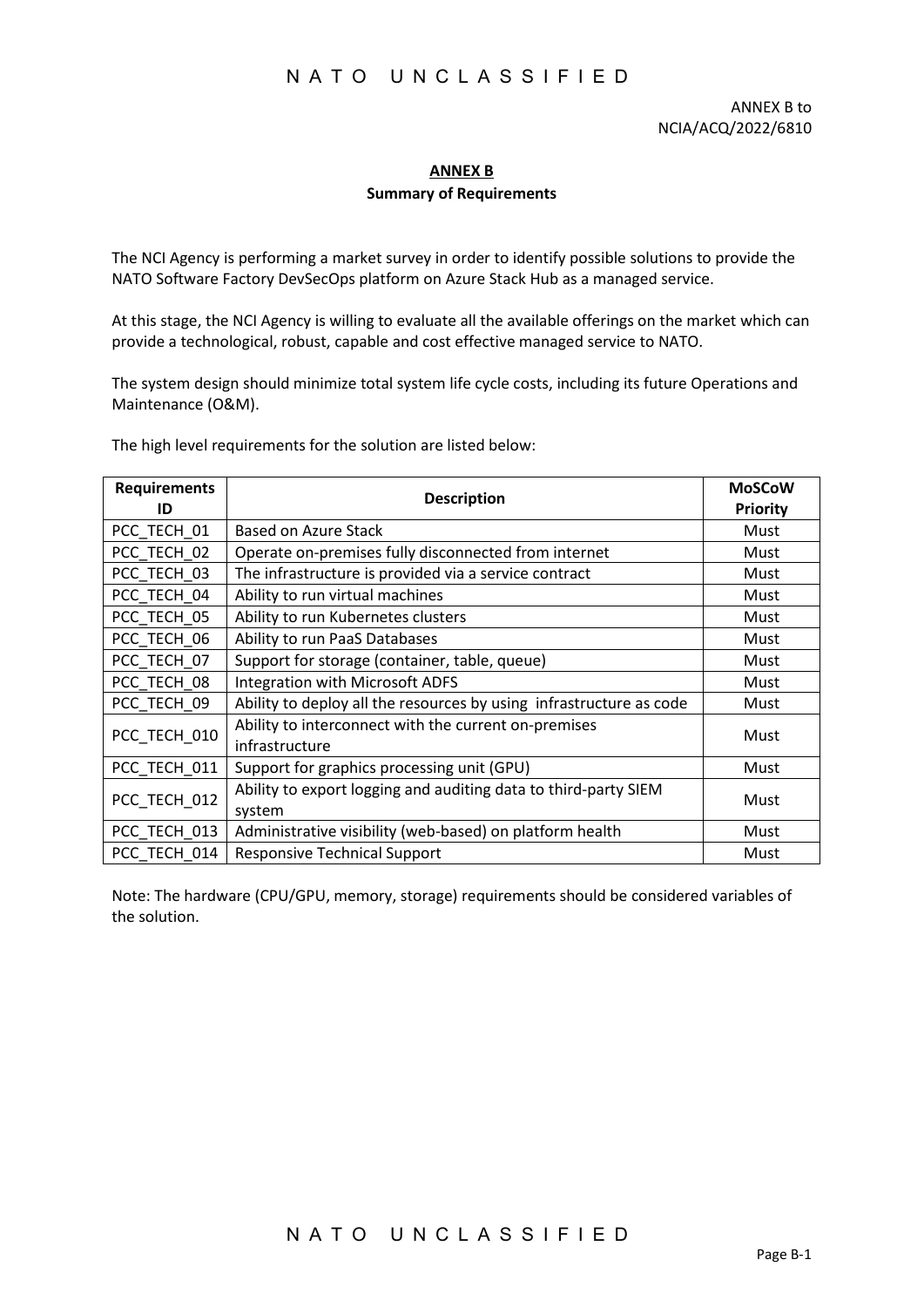ANNEX C to NCIA/ACQ/2022/6810

# **ANNEX C Questionnaire**

# **Instructions**

- You may either enter your responses under the questions on the following pages, or use a separate document to provide your responses.
- Please feel free to make assumptions, however, it is important that you state what these assumptions are.
- Please do not enter any general company marketing or sales material as part of your specific responses within this market survey. Please submit such material as enclosures with the appropriate references within your replies.
- Please do try and answer the relevant questions as comprehensively as possible, providing as much detail as necessary.
- All questions within this document should be answered in conjunction with the summary of requirements in Annex B.
- Cost details requested in the questions refer to Rough Order of Magnitude (ROM) Procurement & Life Cycle cost, not a binding offer. Please include all assumptions the estimate is based upon:
	- Advantages & disadvantages of your product/solution/organisation,
	- Any other supporting information you may deem necessary including any assumptions relied upon.
- There are no minimum or maximum page limitations.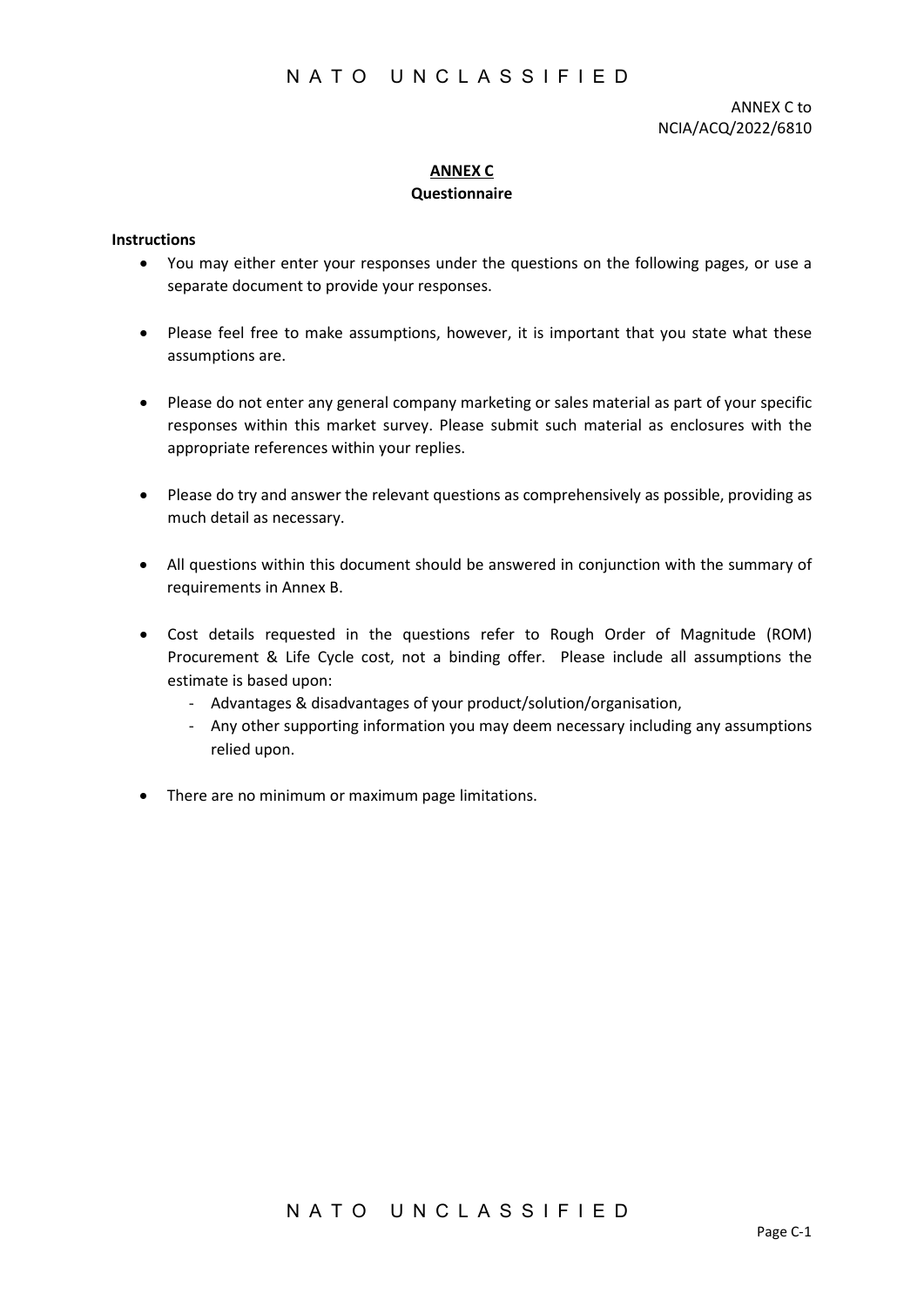## A. Company Information

- 1. Please provide your:
	- o Company name and address
	- o Point of Contact name, title and email address

### B. General

- 1. Describe your offering for delivering end-to-end managed Azure Stack Hub.
- 2. Describe the benefits you deliver through an Azure stack Hub Managed service, rather than a service that is self-managed by the customer.
- 3. If you're not the Original Equipment Manufacturer (OEM) of the hardware, describe how you will manage the relationship between yourself as the integrator and the OEM to provide a seamless managed service.
- 4. Describe related projects you have executed for NATO or national defence organizations, and provide references if available.
- 5. Describe specifically your experience in running Azure Stack Hub in disconnected mode on classified networks.

## C. Use Case

The Agency intends to run DevSecOps for applications and ML/AI for data. We will require at least the following enabling Azure Hub services: VM's, network, storage, app services, Key Vault, container registry, Kubernetes, marketplace such as KNIME.

- 1. Describe how your managed services enable these workloads and include all the needed operator tasks.
- 2. Describe any use case information you deem necessary from the Agency to complete an offer.
- 3. Describe any past experiences in running these workloads.
- 4. Describe your experience of running highly available services across two or more Azure Stack Hubs.

### D. Deployment Model

The Agency will deploy the Azure Stack Hub on classified networks in fully disconnected mode.

- 1. Describe your experience with disconnected deployments.
- 2. What is the estimated duration of the deployment?

### E. Operating Model

The Agency will retain the cloud architect role and expects the provider to perform the operator tasks delivering end-to-end managed Azure Stack Hub.

- Architect & cloud responsibilities to be performed by the Agency:
	- o Architect and Design services
- Operator tasks to be covered by the provider include:
	- o Update management: Full and express updates, hotfixes, as well as driver and firmware updates from the original equipment manufacturer (OEM) all help keep Azure Stack Hub up to date.
	- o Replace bad hardware. For an integrated system, there's a coordinated escalation and resolution process between Microsoft and the original equipment manufacturer (OEM) hardware partners.
	- o Ensure overall system health.
- 1. Describe how the operation model will be implemented.